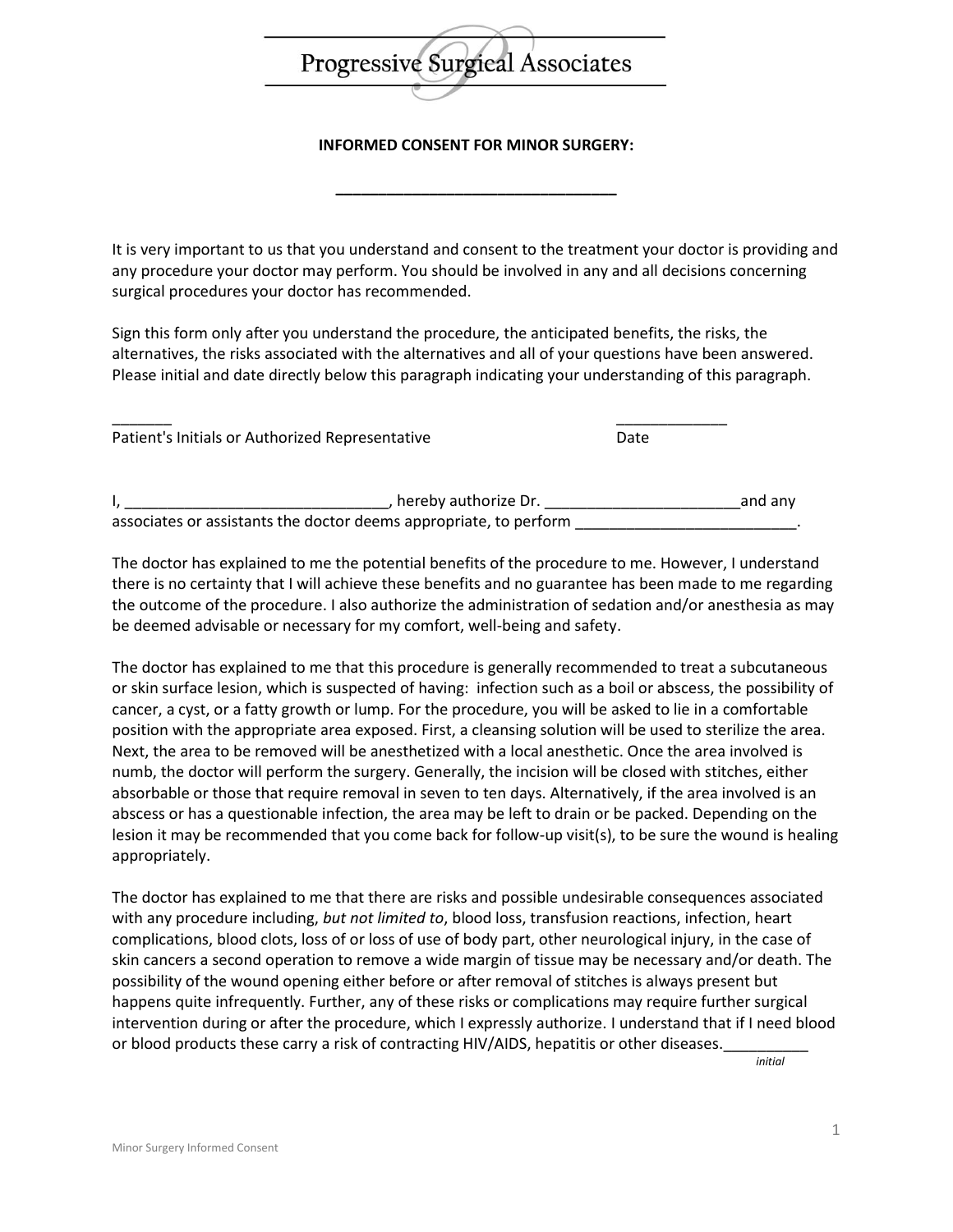In permitting my doctor to perform the procedure, I understand that unforeseen conditions may be revealed that may necessitate change or extension of the original procedure or a different procedure(s) than those already explained to me. I therefore authorize and request that the above-named physician, his/her assistants, or his/her designees perform such procedure(s) as necessary and desirable in the exercise of his/her professional judgment. I understand further surgeries may be necessary.

Progressive Surgical Associates

In the unlikely event that one or more of the above inherent complications may occur, my physician or covering physician will take appropriate and reasonable steps to help manage the clinical situation and be available to me and my family to address our concerns and questions.

The reasonable alternative(s) to the procedure have been explained to me. The alternatives include but are not limited to, observation, antibiotics or aspiration depending on the type of lesion.

I hereby authorize the doctor and/or hospital or surgical center to utilize or dispose of removed tissues, parts or organs resulting from the procedure authorized above.

I consent to any photographing or videotaping of the procedure that may be performed, provided my identity is not revealed by the pictures or by descriptive texts accompanying them. I consent to the admittance of students or authorized equipment representatives to the procedure room for purposes of advancing medical education or obtaining important product information.

By signing below, I certify that I have had an opportunity to ask the doctor all my questions concerning anticipated benefits, material risks, alternative therapies, and risks of those alternatives, and all of my questions have been answered to my satisfaction.

| Signature of Patient         | Relationship | Date | Time |
|------------------------------|--------------|------|------|
| or Authorized Representative |              |      |      |

 $\square$  The Patient/Authorized Representative has read this form or had it read to him/her.

 $\square$  The Patient/Authorized Representative states that he/she understands this information.

 $\square$  The Patient/Authorized Representative has no further questions.

Signature of Witness **Date** Time

## \_\_\_\_\_\_\_\_\_\_\_\_\_\_\_\_\_\_\_\_\_\_\_\_\_\_\_\_\_\_\_\_\_\_ \_\_\_\_\_\_\_\_/\_\_\_\_\_\_

#### **CERTIFICATION OF PHYSICIAN:**

I hereby certify that I have discussed with the individual granting consent, the facts, anticipated benefits, material risks, alternative therapies and the risks associated with the alternatives of the procedure(s).

| Physician: |           |  |
|------------|-----------|--|
|            | Date/Time |  |
|            |           |  |